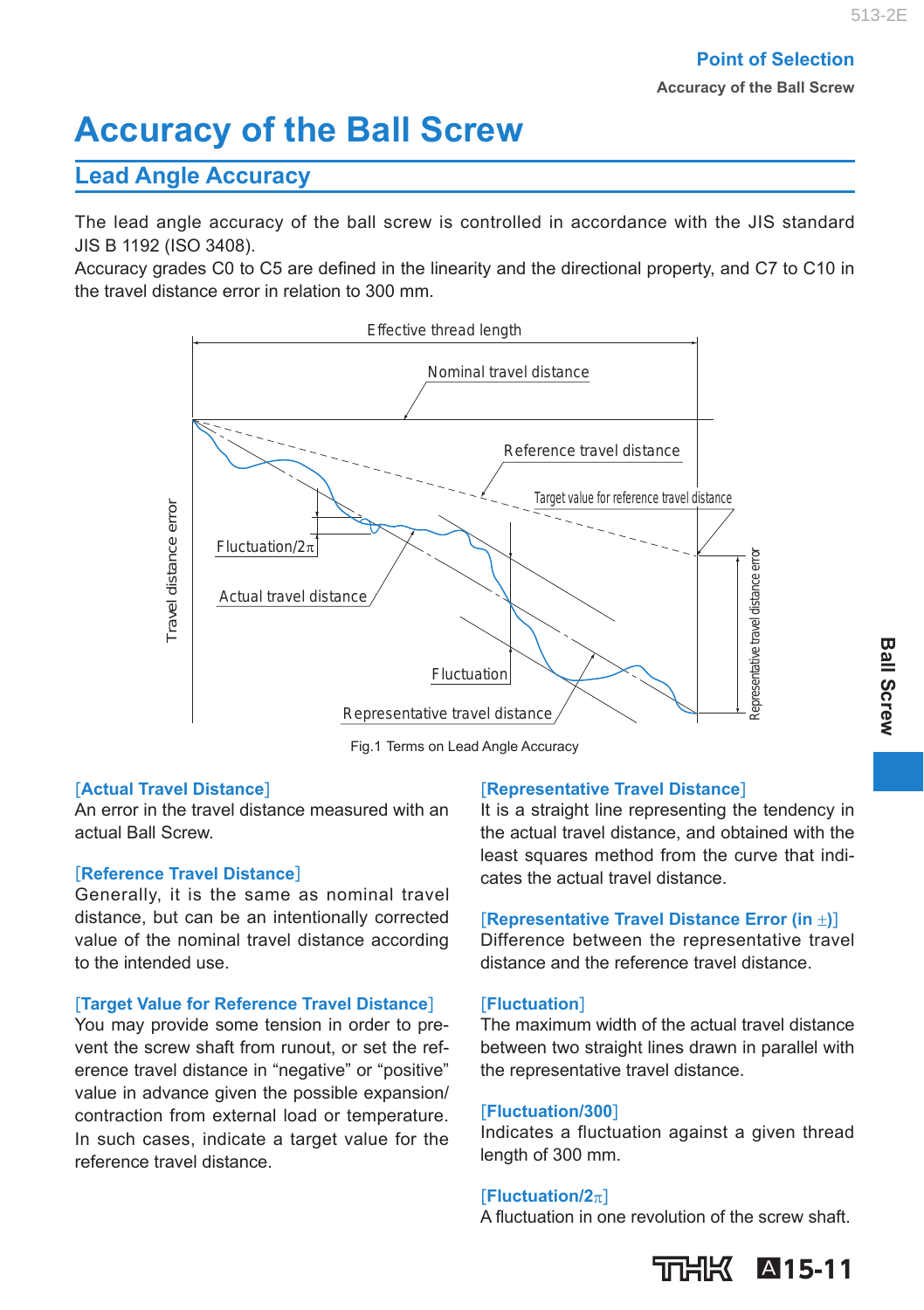|       |                                   | <b>Precision Ball Screw</b>       |                |                                   |                          |                                   |                |                                   |                          |                                   |                    |                           |                           |                           |
|-------|-----------------------------------|-----------------------------------|----------------|-----------------------------------|--------------------------|-----------------------------------|----------------|-----------------------------------|--------------------------|-----------------------------------|--------------------|---------------------------|---------------------------|---------------------------|
|       |                                   |                                   |                |                                   |                          |                                   |                |                                   |                          |                                   |                    |                           | <b>Rolled Ball Screw</b>  |                           |
|       | Accuracy<br>grades                | CO                                |                | C <sub>1</sub>                    |                          | C <sub>2</sub>                    |                | C <sub>3</sub>                    |                          | C <sub>5</sub>                    |                    | C7                        | C <sub>8</sub>            | C <sub>10</sub>           |
|       | <b>Effective thread</b><br>length | Representative<br>travel distance | Fluctuation    | Representative<br>travel distance | Fluctuation              | Representative<br>travel distance | Fluctuation    | Representative<br>travel distance | Fluctuation              | Representative<br>travel distance | <b>Fluctuation</b> | <b>Travel</b><br>distance | <b>Travel</b><br>distance | <b>Travel</b><br>distance |
| Above | <b>Or</b><br>less                 | error                             |                | error                             |                          | error                             |                | error                             |                          | error                             |                    | error                     | error                     | error                     |
|       | 100                               | 3                                 | 3              | 3.5                               | 5                        | 5                                 | $\overline{7}$ | 8                                 | 8                        | 18                                | 18                 |                           |                           |                           |
| 100   | 200                               | 3.5                               | 3              | 4.5                               | 5                        | $\overline{7}$                    | $\overline{7}$ | 10                                | 8                        | 20                                | 18                 |                           |                           |                           |
| 200   | 315                               | $\overline{4}$                    | 3.5            | $6\phantom{1}6$                   | 5                        | 8                                 | $\overline{7}$ | 12                                | 8                        | 23                                | 18                 |                           |                           |                           |
| 315   | 400                               | 5                                 | 3.5            | $\overline{7}$                    | 5                        | 9                                 | $\overline{7}$ | 13                                | 10                       | 25                                | 20                 |                           |                           |                           |
| 400   | 500                               | 6                                 | $\overline{4}$ | 8                                 | 5                        | 10                                | $\overline{7}$ | 15                                | 10                       | 27                                | 20                 |                           |                           |                           |
| 500   | 630                               | 6                                 | $\overline{4}$ | 9                                 | 6                        | 11                                | 8              | 16                                | 12                       | 30                                | 23                 |                           |                           |                           |
| 630   | 800                               | $\overline{7}$                    | 5              | 10                                | 7                        | 13                                | 9              | 18                                | 13                       | 35                                | 25                 |                           |                           |                           |
| 800   | 1000                              | 8                                 | 6              | 11                                | 8                        | 15                                | 10             | 21                                | 15                       | 40                                | 27                 |                           |                           |                           |
| 1000  | 1250                              | 9                                 | 6              | 13                                | 9                        | 18                                | 11             | 24                                | 16                       | 46                                | 30                 | ±50/                      | ±100/                     | ±210/                     |
| 1250  | 1600                              | 11                                | $\overline{7}$ | 15                                | 10                       | 21                                | 13             | 29                                | 18                       | 54                                | 35                 | 300mm                     | 300mm                     | 300mm                     |
| 1600  | 2000                              | —                                 |                | 18                                | 11                       | 25                                | 15             | 35                                | 21                       | 65                                | 40                 |                           |                           |                           |
| 2000  | 2500                              |                                   |                | 22                                | 13                       | 30                                | 18             | 41                                | 24                       | 77                                | 46                 |                           |                           |                           |
| 2500  | 3150                              |                                   |                | 26                                | 15                       | 36                                | 21             | 50                                | 29                       | 93                                | 54                 |                           |                           |                           |
| 3150  | 4000                              |                                   |                | 30                                | 18                       | 44                                | 25             | 60                                | 35                       | 115                               | 65                 |                           |                           |                           |
| 4000  | 5000                              |                                   |                |                                   | $\overline{\phantom{0}}$ | 52                                | 30             | 72                                | 41                       | 140                               | 77                 |                           |                           |                           |
| 5000  | 6300                              |                                   |                |                                   |                          | 65                                | 36             | 90                                | 50                       | 170                               | 93                 |                           |                           |                           |
| 6300  | 8000                              |                                   |                |                                   |                          |                                   |                | 110                               | 60                       | 210                               | 115                |                           |                           |                           |
| 8000  | 10000                             |                                   |                |                                   |                          |                                   |                |                                   | $\overline{\phantom{0}}$ | 260                               | 140                |                           |                           |                           |

Table1 Lead Angle Accuracy (Permissible Value) discussed the Unit: um

Note) Unit of effective thread length: mm

| Table2 Fluctuation in Thread Length of 300 mm and in One Revolution (permissible value) |  | Unit: um |
|-----------------------------------------------------------------------------------------|--|----------|
|-----------------------------------------------------------------------------------------|--|----------|

| Accuracy grades     | UU  | $\bigcap$ | $\sim$ | C <sub>3</sub> | C5 | C8 |  |
|---------------------|-----|-----------|--------|----------------|----|----|--|
| Fluctuation/300     | 3.5 |           |        |                |    |    |  |
| Fluctuation/ $2\pi$ |     |           |        |                |    |    |  |

| rapico Typoo and Oragoo |                   |                |  |  |  |  |  |
|-------------------------|-------------------|----------------|--|--|--|--|--|
| Type                    | Grade             | <b>Remarks</b> |  |  |  |  |  |
| For positioning         | 0, 1, 3, 5        | ISO compliant  |  |  |  |  |  |
| For transport           | 0, 1, 3, 5, 7, 10 |                |  |  |  |  |  |

## Table3 Types and Grades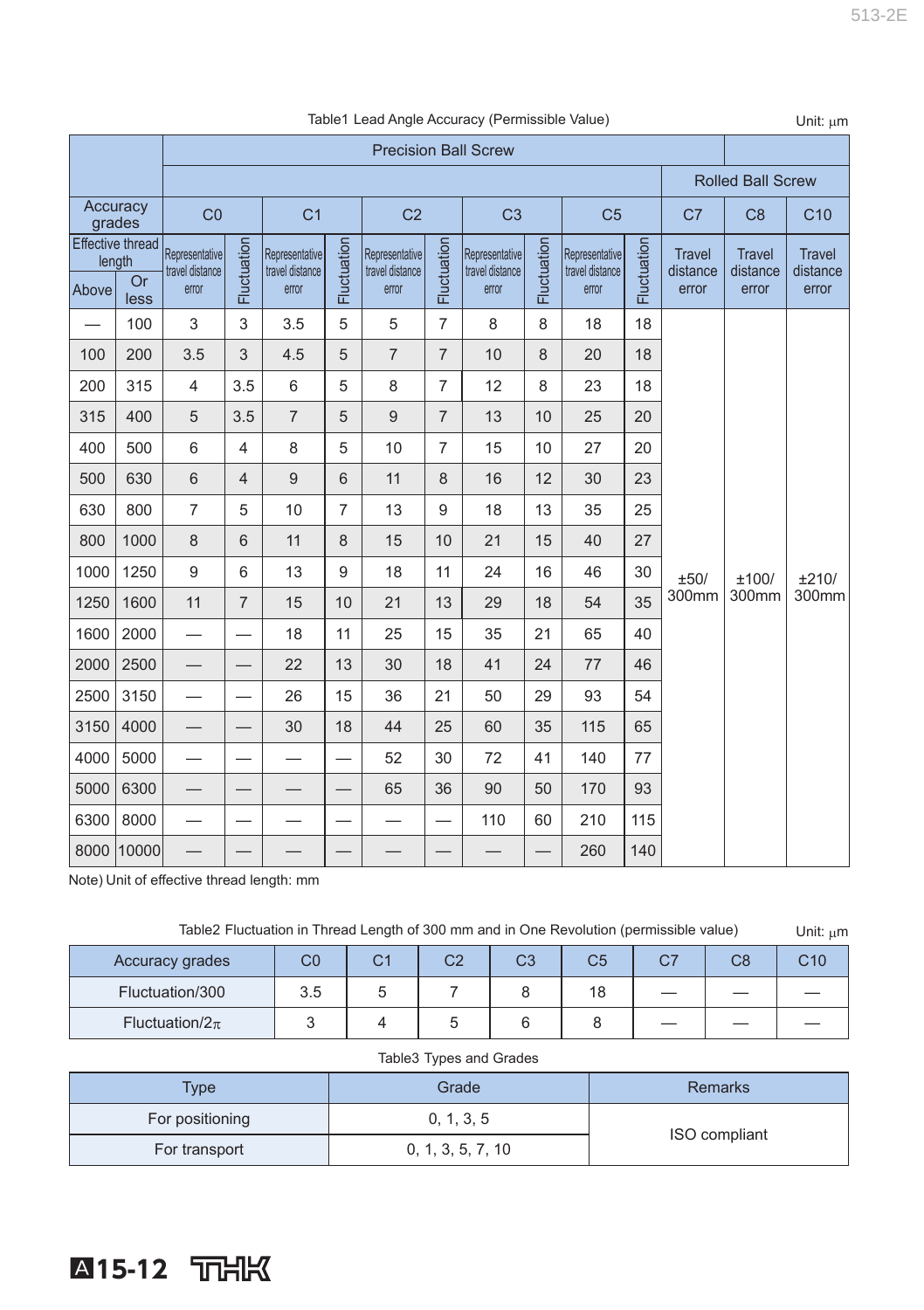**Accuracy of the Ball Screw**

 Example: When the lead of a Ball Screw manufactured is measured with a target value for the reference travel distance of  $-9 \mu m/500$  mm, the following data are obtained.

| Table4 Measurement Data on Travel Distance Error | Unit: mm |          |          |          |
|--------------------------------------------------|----------|----------|----------|----------|
| Command position (A)                             | 0        | 50       | 100      | 150      |
| Travel distance (B)                              | 0        | 49.998   | 100.001  | 149.996  |
| Travel distance error (A-B)                      | 0        | $-0.002$ | $+0.001$ | $-0.004$ |
|                                                  |          |          |          |          |
| Command position (A)                             | 200      | 250      | 300      | 350      |
| Travel distance (B)                              | 199.995  | 249.993  | 299.989  | 349.985  |
| Travel distance error (A-B)                      | $-0.005$ | $-0.007$ | $-0.011$ | $-0.015$ |
|                                                  |          |          |          |          |
| Command position (A)                             | 400      | 450      | 500      |          |
| Travel distance (B)                              | 399.983  | 449.981  | 499.984  |          |
| Travel distance error (A-B)                      | $-0.017$ | $-0.019$ | $-0.016$ |          |

The measurement data are expressed in a graph as shown in Fig. 2.

 The positioning error (A-B) is indicated as the actual travel distance while the straight line representing the tendency of the (A-B) graph refers to the representative travel distance.

The difference between the reference travel distance and the representative travel distance appears as the representative travel distance error.



Fig.2 Measurement Data on Travel Distance Error

 [Measurements] Representative travel distance error:  $-7<sub>µ</sub>m$ Fluctuation: 8.8um

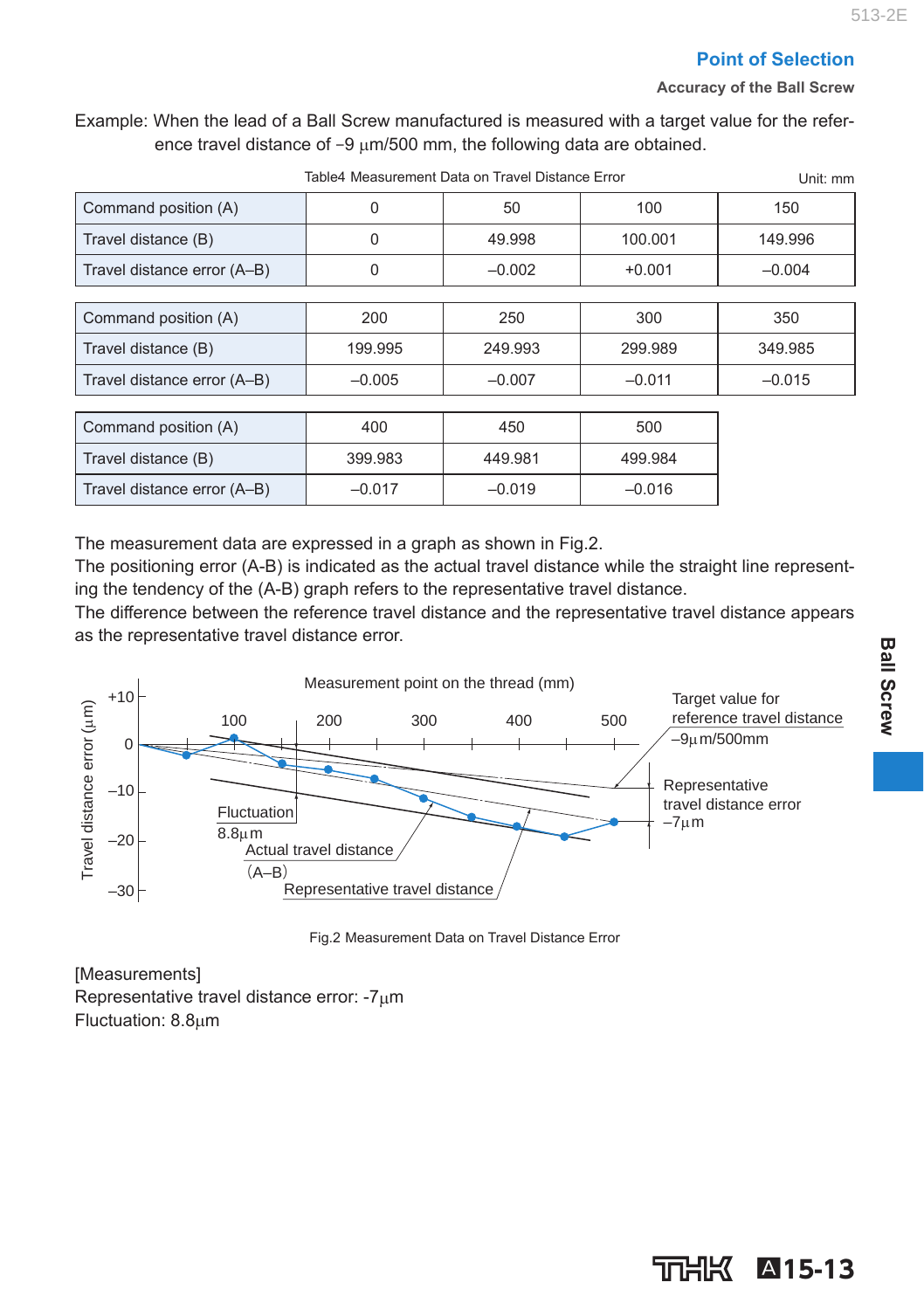## **Accuracy of the Mounting Surface**

**A15-14 TTHK** 

The accuracy of the Ball Screw mounting surface complies with the JIS standard JIS B 1192 (ISO 3408).



Note) For the permissible overall radial runout of the outer diameter of the screw in relation to the screw shaft support axis, refer to JIS B 1192 (ISO 3408).

Fig.3 Accuracy of the Mounting Surface of the Ball Screw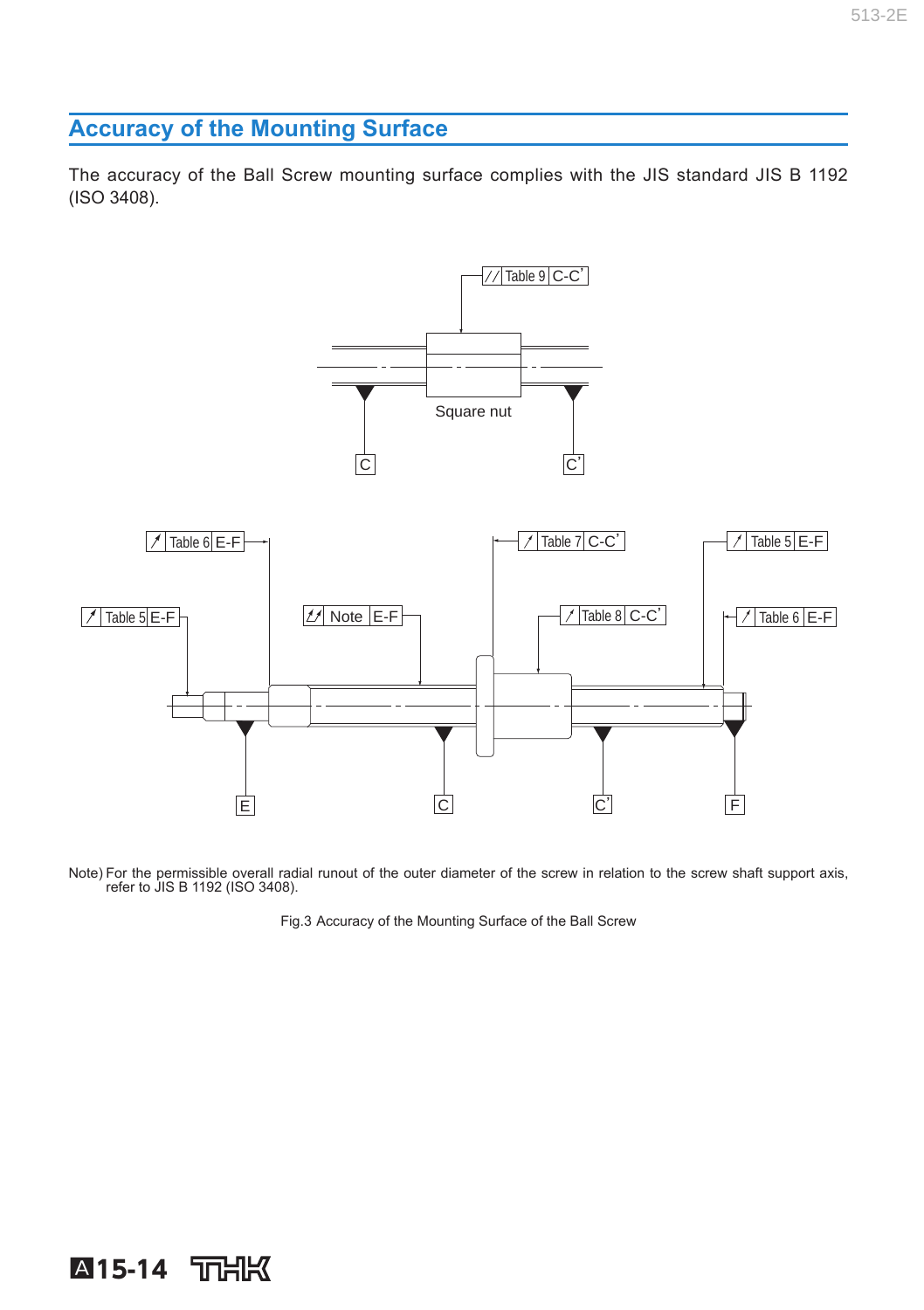**Accuracy of the Ball Screw**

#### [**Accuracy Standards for the Mounting Surface**]

Table5 to Table9 show accuracy standards for the mounting surfaces of the precision Ball Screw.

Table5 Permissible Radial Runout of the Grooved Surface of the Screw in Relation to the Screw Shaft Support Axis and the Permissible Radial Runout of the Part-Mounting Surface Unit: um

| Screw shaft outer<br>diameter (mm) |         |                | Runout (maximum) |                |                |                |                |
|------------------------------------|---------|----------------|------------------|----------------|----------------|----------------|----------------|
| Above                              | Or less | CO             | C <sub>1</sub>   | C <sub>2</sub> | C <sub>3</sub> | C <sub>5</sub> | C <sub>7</sub> |
|                                    | 8       | 3              | 5                | 7              | 8              | 10             | 14             |
| 8                                  | 12      | 4              | 5                | $\overline{7}$ | 8              | 11             | 14             |
| 12                                 | 20      | 4              | 6                | 8              | 9              | 12             | 14             |
| 20                                 | 32      | 5              | $\overline{7}$   | 9              | 10             | 13             | 20             |
| 32                                 | 50      | 6              | 8                | 10             | 12             | 15             | 20             |
| 50                                 | 80      | $\overline{7}$ | 9                | 11             | 13             | 17             | 20             |
| 80                                 | 100     |                | 10               | 12             | 15             | 20             | 30             |

Note) The measurements on these items include the effect of the runout of the screw shaft diameter. Therefore, it is necessary to obtain the correction value from the overall runout of the screw shaft axis, using the ratio of the distance be-<br>tween the fulcrum and measurement point to the overall screw shaft length, and add the obtained value above.

#### Example: model No. DIK2005-6RRGO+500LC5



 $E_1 = e + \Delta e$ 

e : Standard value in Table5(0.012) Ae : Correction value

| $\Delta e = \frac{L_1}{L_1} \times E_2$ |  |
|-----------------------------------------|--|
| $\frac{80}{1} \times 0.06$<br>500       |  |
| $= 0.01$                                |  |

L : Overall screw shaft length  $L_1$  : Distance between the fulcrum and the measurement point  $E_2$  : Overall radial runout of the screw shaft axis (0.06)

 $E_1 = 0.012 + 0.01$ 

$$
= 0.022
$$

Note) For the permissible overall radial runout of the outer diameter of the screw in relation to the screw shaft support axis, refer to JIS B 1192 (ISO 3408).

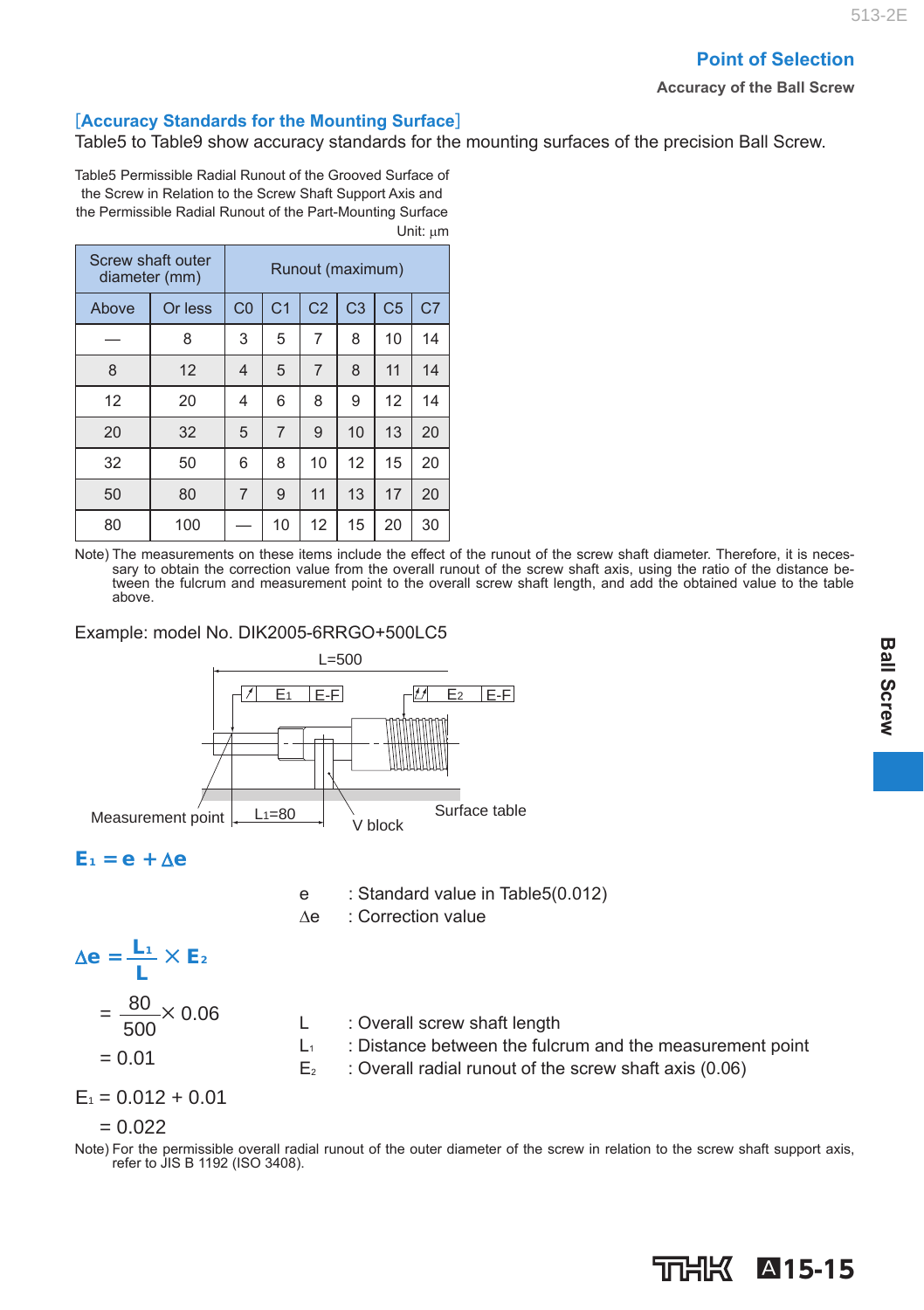|       | Screw shaft outer<br>diameter (mm) | Permissible radial runout<br>(maximum) |                |                |                |                |                |
|-------|------------------------------------|----------------------------------------|----------------|----------------|----------------|----------------|----------------|
| Above | Or less                            | CO                                     | C <sub>1</sub> | C <sub>2</sub> | C <sub>3</sub> | C <sub>5</sub> | C <sub>7</sub> |
|       | 8                                  | 2                                      | 3              | 3              | 4              | 5              | 7              |
| 8     | 12                                 | $\overline{2}$                         | 3              | 3              | 4              | 5              | 7              |
| 12    | 20                                 | 2                                      | 3              | 3              | 4              | 5              | 7              |
| 20    | 32                                 | $\overline{2}$                         | 3              | 3              | $\overline{4}$ | 5              | $\overline{7}$ |
| 32    | 50                                 | $\overline{2}$                         | 3              | 3              | 4              | 5              | 8              |
| 50    | 80                                 | 3                                      | $\overline{4}$ | 4              | 5              | $\overline{7}$ | 10             |
| 80    | 100                                |                                        | 4              | 5              | 6              | 8              | 11             |

Unit: um

#### Table8 Permissible Radial Runout of the Nut Circumference in Relation to the Screw Shaft Axis

| Nut diameter (mm) | Permissible radial runout |    |                |                |                |                |                |
|-------------------|---------------------------|----|----------------|----------------|----------------|----------------|----------------|
| Above             | Or less                   | CO | C <sub>1</sub> | C <sub>2</sub> | C <sub>3</sub> | C <sub>5</sub> | C <sub>7</sub> |
|                   | 20                        | 5  | 6              | 7              | 9              | 12             | 20             |
| 20                | 32                        | 6  | $\overline{7}$ | 8              | 10             | 12             | 20             |
| 32                | 50                        | 7  | 8              | 10             | 12             | 15             | 30             |
| 50                | 80                        | 8  | 10             | 12             | 15             | 19             | 30             |
| 80                | 125                       | 9  | 12             | 16             | 20             | 27             | 40             |
| 125               | 160                       | 10 | 13             | 17             | 22             | 30             | 40             |
| 160               | 200                       |    | 16             | 20             | 25             | 34             | 50             |

A**15-16**

Unit:  $\mu$ m

#### Table7 Permissible Radial Runout of the Flange Mounting Surface in Relation to the Screw Shaft Axis

| н<br> |  |
|-------|--|

| Nut diameter (mm) | Permissible radial runout<br>(maximum) |                |                |                |                |                |                |
|-------------------|----------------------------------------|----------------|----------------|----------------|----------------|----------------|----------------|
| Above             | Or less                                | C <sub>0</sub> | C <sub>1</sub> | C <sub>2</sub> | C <sub>3</sub> | C <sub>5</sub> | C <sub>7</sub> |
|                   | 20                                     | 5              | 6              | 7              | 8              | 10             | 14             |
| 20                | 32                                     | 5              | 6              | $\overline{7}$ | 8              | 10             | 14             |
| 32                | 50                                     | 6              | $\overline{7}$ | 8              | 8              | 11             | 18             |
| 50                | 80                                     | $\overline{7}$ | 8              | 9              | 10             | 13             | 18             |
| 80                | 125                                    | 7              | 9              | 10             | 12             | 15             | 20             |
| 125               | 160                                    | 8              | 10             | 11             | 13             | 17             | 20             |
| 160               | 200                                    |                | 11             | 12             | 14             | 18             | 25             |

Table9 Permissible Parallelism of the Nut Circumference (Flat Mounting Surface) to the Screw Shaft Axis

Unit: um

| Mounting reference<br>length (mm) |         | Permissible parallelism |                |                |                |                |                |
|-----------------------------------|---------|-------------------------|----------------|----------------|----------------|----------------|----------------|
| Above                             | Or less | CO                      | C <sub>1</sub> | C <sub>2</sub> | C <sub>3</sub> | C <sub>5</sub> | C <sub>7</sub> |
|                                   | 50      | 5                       | 6              |                | 8              | 10             | 17             |
| 50                                | 100     |                         | 8              | 9              | 10             | 13             | 17             |
| 100                               | 200     |                         | 10             | 11             | 13             | 17             | 30             |

#### [**Method for Measuring Accuracy of the Mounting Surface**]

 **Radial Runout of the Circumference of the Motor-mounting Shaft-end in Relation to**  the Bearing Journals of the Screw Shaft (see Table5 on **△15-15**)

 Support the end journal of the screw shaft on V blocks. Place a probe on the circumference of the motor-mounting shaft-end, and record the largest difference on the dial gauge as a measurement while rotating the screw shaft through one revolution.



Surface table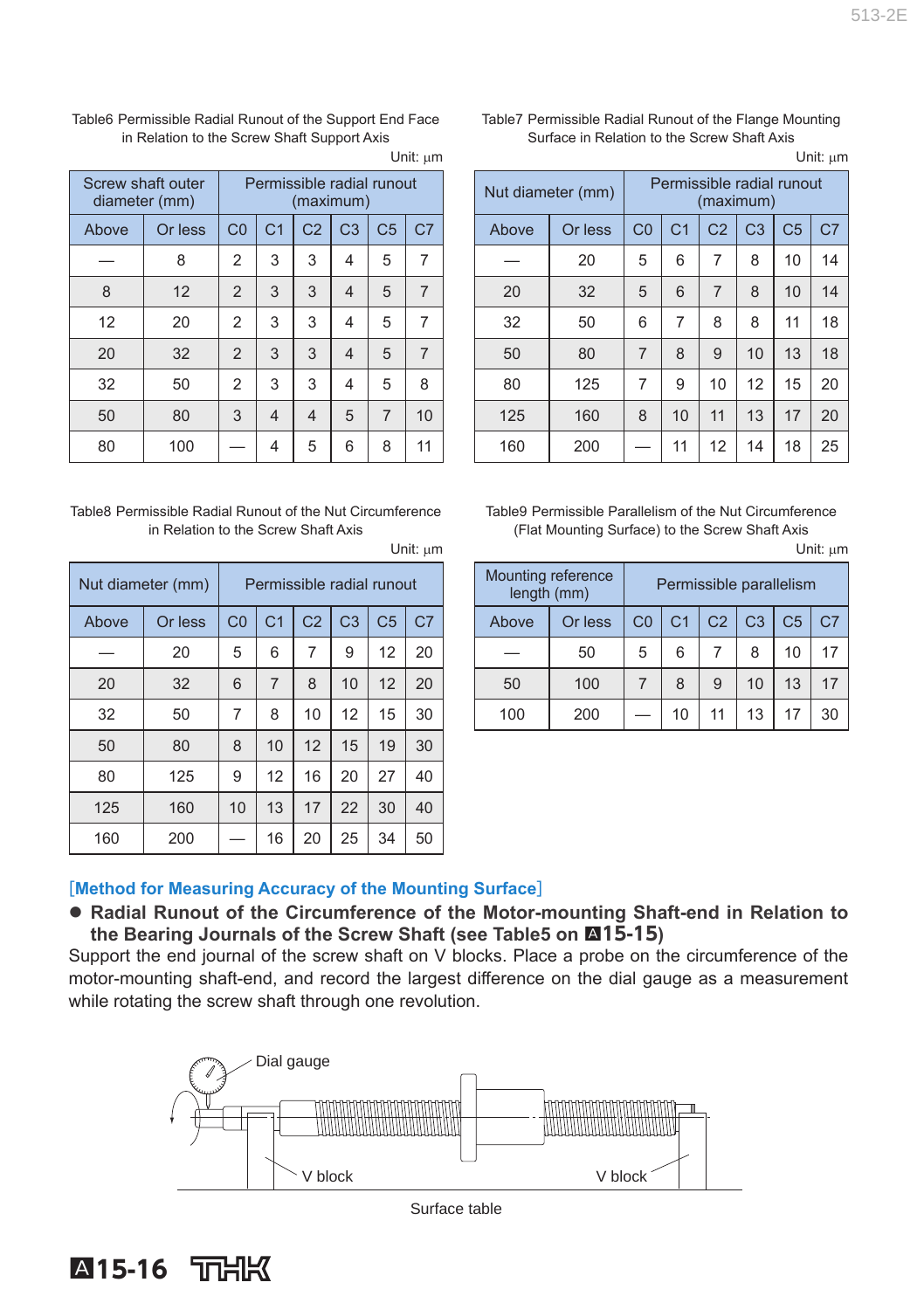**Accuracy of the Ball Screw**

#### **Radial Runout of the Circumference of the Raceway Threads in Relation to the Bearing Journals of the Screw Shaft (see Table5 on**  $\blacksquare$ **15-15)**

 Support the end journal of the screw shaft on V blocks. Place a probe on the circumference of the nut, and record the largest difference on the dial gauge as a measurement while rotating the screw shaft by one revolution without rotating the nut.



 **Radial Runout of the Support End Face in Relation to the Screw Shaft Axis Support (see Table6 on** A**15-16 )** 

Support the bearing journal portions of the screw shaft on V blocks. Place a probe on the screw shaft's supporting portion end, and record the largest difference on the dial gauge as a measurement while rotating the screw shaft through one revolution.



 **Radial Runout of the Flange Mounting Surface in Relation to the Screw Shaft Axis (see Table7 on** A**15-16 )** 

Support the thread of the screw shaft on V blocks near the nut. Place a probe on the flange end, and record the largest difference on the dial gauge as a measurement while simultaneously rotating the screw shaft and the nut through one revolution.



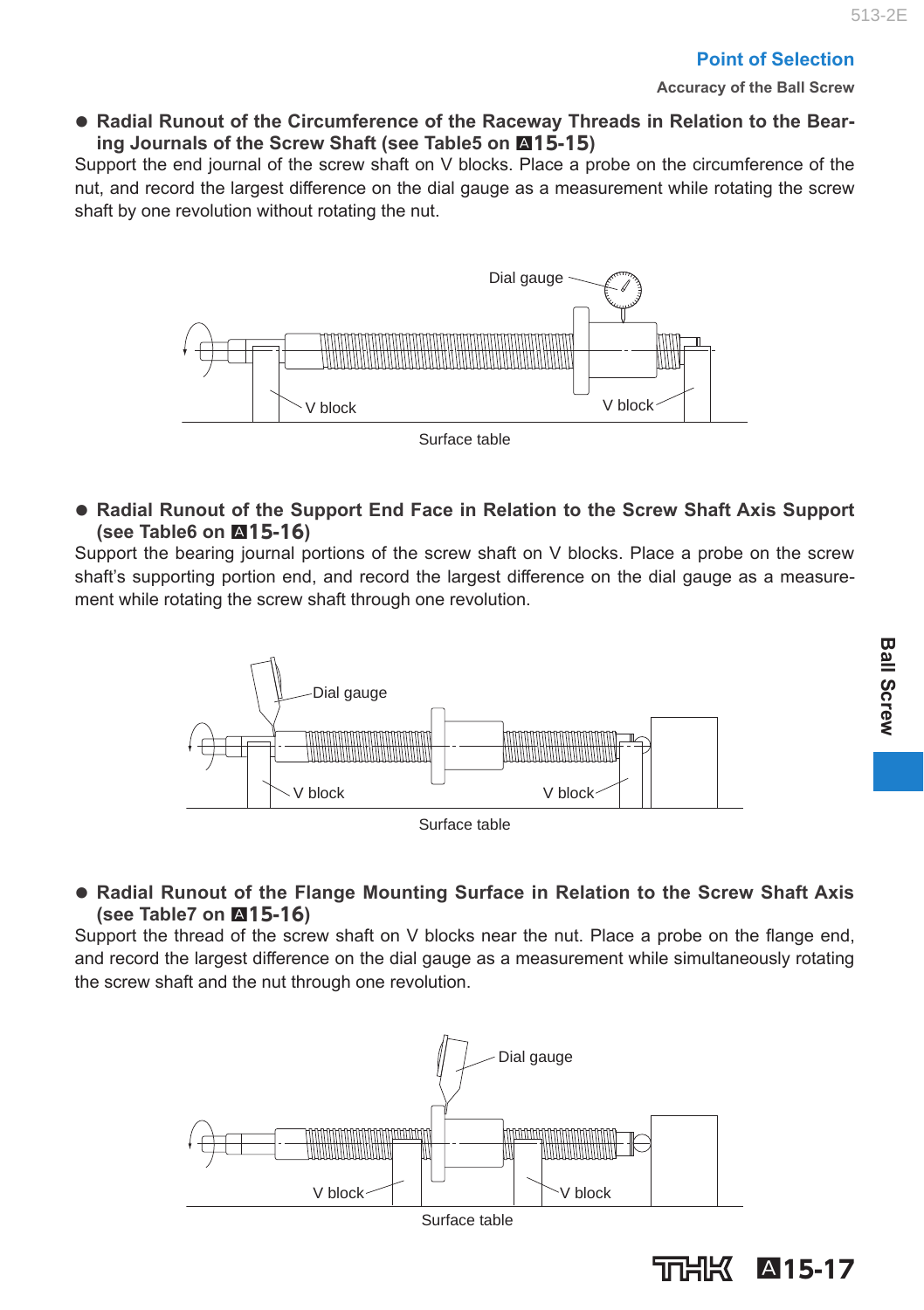#### **Radial Runout of the Nut Circumference in Relation to the Screw Shaft Axis (see Table8 on**  $\blacksquare$ **15-16**

 Support the thread of the screw shaft on V blocks near the nut. Place a probe on the circumference of the nut, and record the largest difference on the dial gauge as a measurement while rotating the nut through one revolution without rotating the screw shaft.



 **Parallelism of the Nut Circumference (Flat Mounting Surface) to the Screw Shaft Axis (see Table9 on** A**15-16 )** 

 Support the thread of the screw shaft on V blocks near the nut. Place a probe on the circumference of the nut (flat mounting surface), and record the largest difference on the dial gauge as a measurement while moving the dial gauge in parallel with the screw shaft.



#### **Overall Radial Runout of the Screw Shaft Axis**

 Support the supporting portion of the screw shaft on V blocks. Place a probe on the circumference of the screw shaft, and record the largest difference on the dial gauge at several points in the axial directions as a measurement while rotating the screw shaft through one revolution.





Note) For the permissible overall radial runout of the outer diameter of the screw in relation to the screw shaft support axis, refer to JIS B 1192 (ISO 3408).



#### A**15-18** 김남(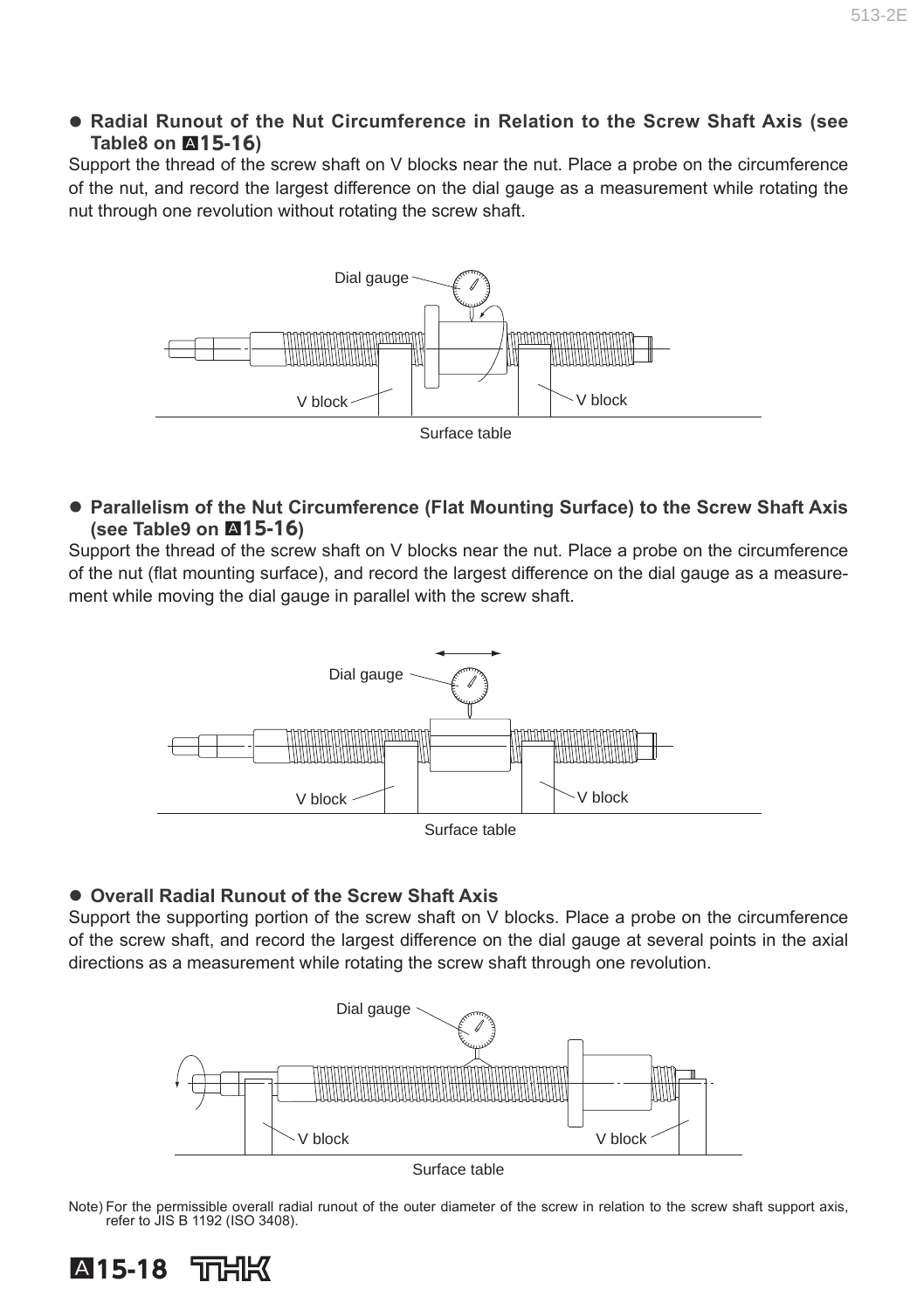**Accuracy of the Ball Screw**

## **Axial Clearance**

#### [**Axial Clearance of the Precision Ball Screw**]

 Table10 shows the axial clearance of the precision Ball Screw. If the manufacturing length exceeds the value in Table11 , the resultant clearance may partially be negative (preload applied).

 The manufacturing limit lengths of the Ball Screws compliant with the DIN standard are provided in Table12.

For the axial clearance of the Precision Caged Ball Screw, see **415-76** to **415-83**, **A15-102** to **A15-109**, **A15-210** to **A15-219**.

Table10 Axial Clearance of the Precision Ball Screw Table10 Axial Clearance of the Precision Ball Screw

**Ball Screw**

**Ball Screw** 

| Clearance symbol       | تا⊏     |             |                     |           | ు |
|------------------------|---------|-------------|---------------------|-----------|---|
| <b>Axial Clearance</b> | or less | 0.005<br>to | ) to 0.0 $^{\circ}$ | 0 to 0.02 |   |

Table11 Maximum Manufacturing Length of Precision Ball Screws by Axial Clearance Unit: mm

| Screw shaft         | <b>Clearance GT</b> |      |         |                |                | <b>Clearance G1</b> |         |                | Clearance G2 |                |                |                |                |                |
|---------------------|---------------------|------|---------|----------------|----------------|---------------------|---------|----------------|--------------|----------------|----------------|----------------|----------------|----------------|
| outer diameter      | C0                  | C1   | $C2-C3$ | C <sub>5</sub> | C <sub>0</sub> | С1                  | $C2-C3$ | C <sub>5</sub> | CO           | C <sub>1</sub> | C <sub>2</sub> | C <sub>3</sub> | C <sub>5</sub> | C <sub>7</sub> |
| $4 - 6$             | 80                  | 80   | 80      | 100            | 80             | 80                  | 80      | 100            | 80           | 80             | 80             | 80             | 100            | 120            |
| 8                   | 230                 | 250  | 250     | 200            | 230            | 250                 | 250     | 250            | 230          | 250            | 250            | 250            | 300            | 300            |
| 10                  | 250                 | 250  | 250     | 200            | 250            | 250                 | 250     | 250            | 250          | 250            | 250            | 250            | 300            | 300            |
| $12 - 13$           | 440                 | 500  | 500     | 400            | 440            | 500                 | 500     | 500            | 440          | 500            | 630            | 680            | 600            | 500            |
| 14                  | 500                 | 500  | 500     | 400            | 500            | 500                 | 500     | 500            | 530          | 620            | 700            | 700            | 600            | 500            |
| 15                  | 500                 | 500  | 500     | 400            | 500            | 500                 | 500     | 500            | 570          | 670            | 700            | 700            | 600            | 500            |
| 16                  | 500                 | 500  | 500     | 400            | 500            | 500                 | 500     | 500            | 620          | 700            | 700            | 700            | 600            | 500            |
| 18                  | 720                 | 800  | 800     | 700            | 720            | 800                 | 800     | 700            | 720          | 840            | 1000           | 1000           | 1000           | 1000           |
| 20                  | 800                 | 800  | 800     | 700            | 800            | 800                 | 800     | 700            | 820          | 950            | 1000           | 1000           | 1000           | 1000           |
| 25                  | 800                 | 800  | 800     | 700            | 800            | 800                 | 800     | 700            | 1000         | 1000           | 1000           | 1000           | 1000           | 1000           |
| 28                  | 900                 | 900  | 900     | 800            | 1100           | 1100                | 1100    | 900            | 1300         | 1400           | 1400           | 1400           | 1200           | 1200           |
| $30 - 32$           | 900                 | 900  | 900     | 800            | 1100           | 1100                | 1100    | 900            | 1400         | 1400           | 1400           | 1400           | 1200           | 1200           |
| 36-40-45            | 1000                | 1000 | 1000    | 800            | 1300           | 1300                | 1300    | 1000           | 2000         | 2000           | 2000           | 2000           | 1500           | 1500           |
| $50 - 55 - 63 - 70$ | 1200                | 1200 | 1200    | 1000           | 1600           | 1600                | 1600    | 1300           | 2000         | 2500           | 2500           | 2500           | 2000           | 2000           |
| $80 - 100$          |                     |      |         |                | 1800           | 1800                | 1800    | 1500           | 2000         | 4000           | 4000           | 4000           | 3000           | 3000           |

\*When manufacturing the Ball Screw of precision-grade accuracy C7 with clearance GT or G1, the resultant clearance is partially negative.

| Table 12 Manufacturing limit lengths of precision Ball Screws with axial clearances (DIN standard compliant Ball Screws) |  | Unit: mm |
|--------------------------------------------------------------------------------------------------------------------------|--|----------|
|--------------------------------------------------------------------------------------------------------------------------|--|----------|

| <b>Shaft</b> |         | <b>Clearance GT</b> |              | Clearance G1                                                   | Clearance G <sub>2</sub>          |              |         |  |
|--------------|---------|---------------------|--------------|----------------------------------------------------------------|-----------------------------------|--------------|---------|--|
| diameter     | C3, Cp3 | C5, Cp5, Ct5        | $C3$ , $Cp3$ | C <sub>5</sub> , C <sub>p</sub> <sub>5</sub> , C <sub>t5</sub> | C <sub>3</sub> , C <sub>p</sub> 3 | C5, Cp5, Ct5 | C7, Cp7 |  |
| 16           | 500     | 400                 | 500          | 500                                                            | 700                               | 600          | 500     |  |
| 20.25        | 800     | 700                 | 800          | 700                                                            | 1000                              | 1000         | 1000    |  |
| 32           | 900     | 800                 | 1100         | 900                                                            | 1400                              | 1200         | 1200    |  |
| 40           | 1000    | 800                 | 1300         | 1000                                                           | 2000                              | 1500         | 1500    |  |
| 50.63        | 1200    | 1000                | 1600         | 1300                                                           | 2500                              | 2000         | 2000    |  |

\*When manufacturing the Ball Screw of precision-grade accuracy C7 (Ct7) with clearance GT or G1, the resultant clearance is partially negative.

#### [**Axial Clearance of the Rolled Ball Screw**]

 Table13 shows axial clearance of the rolled Ball **Screw** 

Table13 Axial Clearance of the Rolled Ball Screw

Unit: mm

| Screw shaft outer diameter | Axial clearance (maximum) |
|----------------------------|---------------------------|
| 6 to 12                    | 0.05                      |
| 14 to 28                   | 0 <sub>1</sub>            |
| 30 to 32                   | 0.14                      |
| 36 to 45                   | 0.17                      |
|                            | ስ ን                       |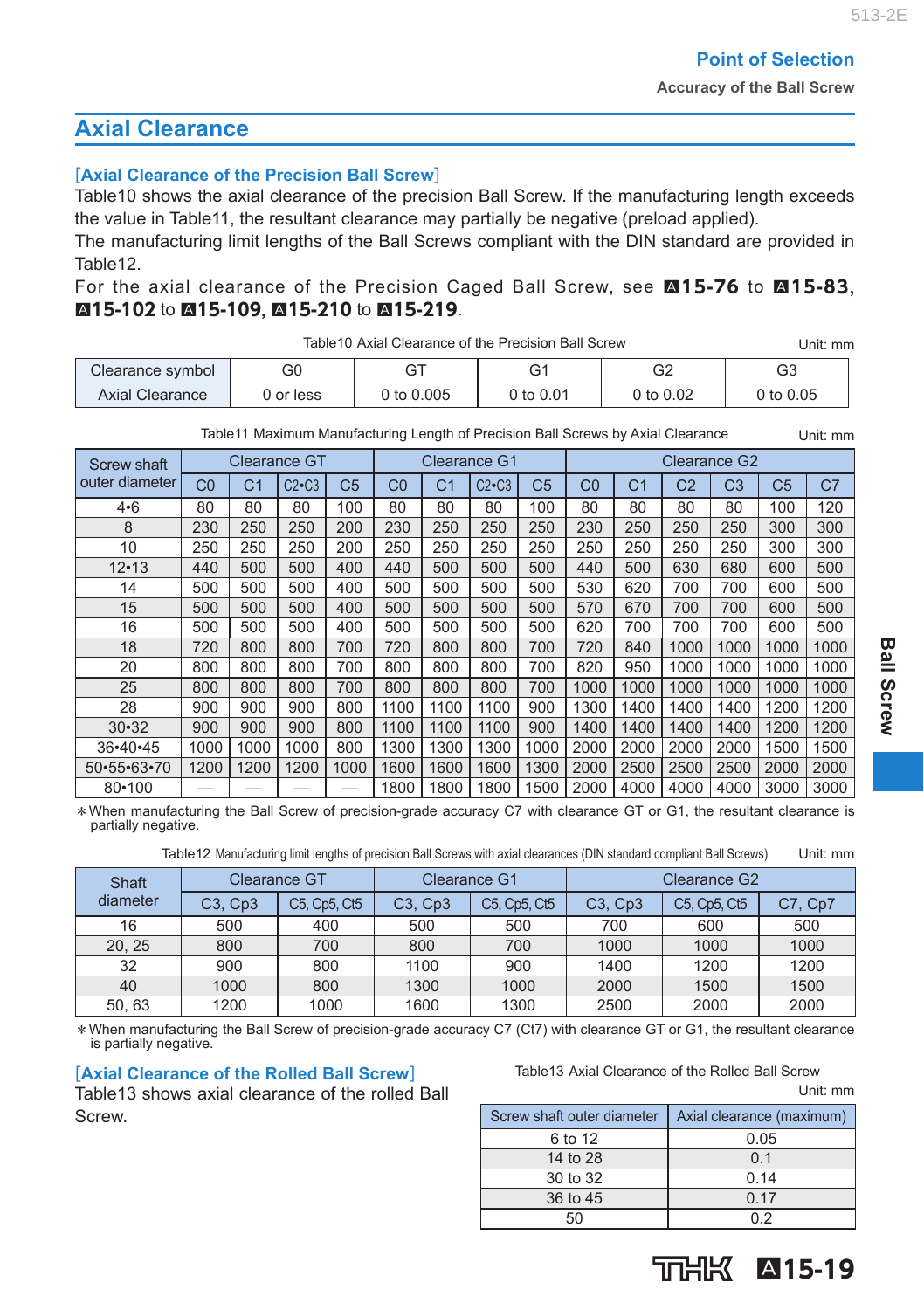### **Preload**

 A preload is provided in order to eliminate the axial clearance and minimize the displacement under an axial load.

When performing a highly accurate positioning, a preload is generally provided.

#### [**Rigidity of the Ball Screw under a Preload**]

A**15-20**

 When a preload is provided to the Ball Screw, the rigidity of the nut is increased. Fig.4 shows elastic displacement curves of the Ball Screw under a preload and without a preload.



Fig.4 Elastic Displacement Curve of the Ball Screw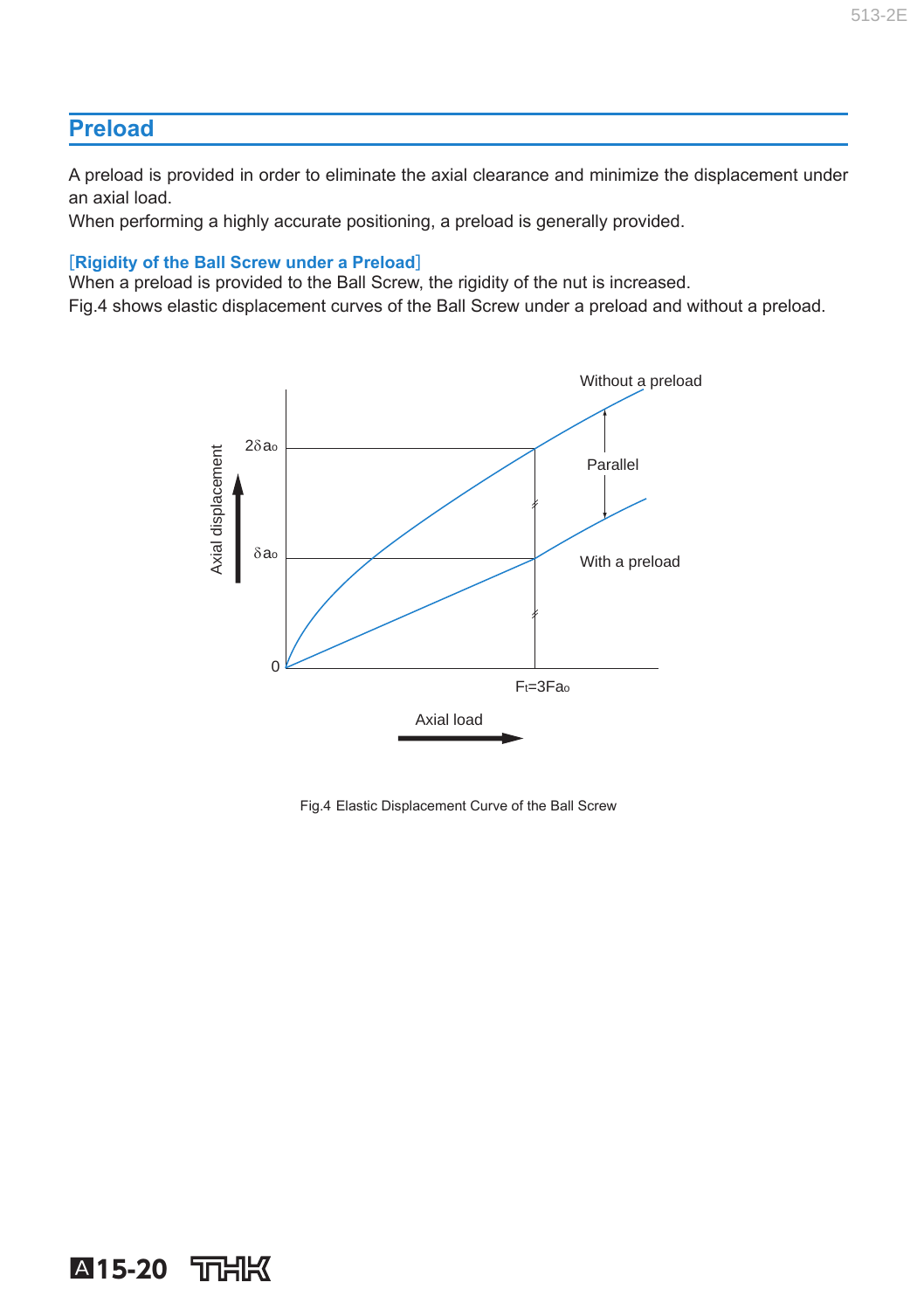**Accuracy of the Ball Screw**



Fig.5 shows a single-nut type of the Ball Screw.

The A and B sides are provided with preload  $Fa_0$  by changing the groove pitch in the center of the nut to create a phase. Because of the preload, the A and B sides are elastically displaced by  $\delta a_0$ each. If an axial load (Fa) is applied from outside in this state, the displacement of the A and B sides is calculated as follows.

 $\delta_{\theta} = \delta a_0 + \delta a_0 - \delta a_0 - \delta a_0$ 

In other words, the loads on the A and B sides are expressed as follows:

 $F_A = Fa_0 + (Fa - Fa')$   $F_B = Fa_0 - Fa'$ 

Therefore, under a preload, the load that the A side receives equals to Fa-Fa'. This means that since load Fa', which is applied when the A side receives no preload, is deducted from Fa, the displacement of the A side is smaller.

This effect extends to the point where the displacement ( $\delta a_0$ ) caused by the preload applied on the B side reaches zero.

To what extent is the elastic displacement reduced? The relationship between the axial load on the Ball Screw under no preload and the elastic displacement can be expressed by  $\delta a \propto Fa^{2/3}$ . From Fig.6 , the following equations are established.

```
2/3 (K : constant)
2δa<sub>0</sub> = KF<sub>t</sub><sup>2/3</sup>\left(\frac{F_t}{F_{a_0}}\right)^{\frac{2}{3}} = 2  F_t = 2^{3/2} \times F_{a_0} = 2.8F_{a_0} = 3F_{a_0}\frac{2}{3}\delta a_0 = KFa_0^{2/3}
```
Thus, the Ball Screw under a preload is displaced by  $\delta a_0$  when an axial load (F<sub>t</sub>) approximately three times greater than the preload is provided from outside. As a result, the displacement of the Ball Screw under a preload is half the displacement  $(2\delta a_0)$  of the Ball Screw without a preload.

As stated above, since the preloading is effective up to approximately three times the applied preload, the optimum preload is one third of the maximum axial load.

Note that an excessive preload adversely affects the service life and heat generation. The maximum preload should be set at 10% of the basic dynamic load rating (Ca) in the axial direction.



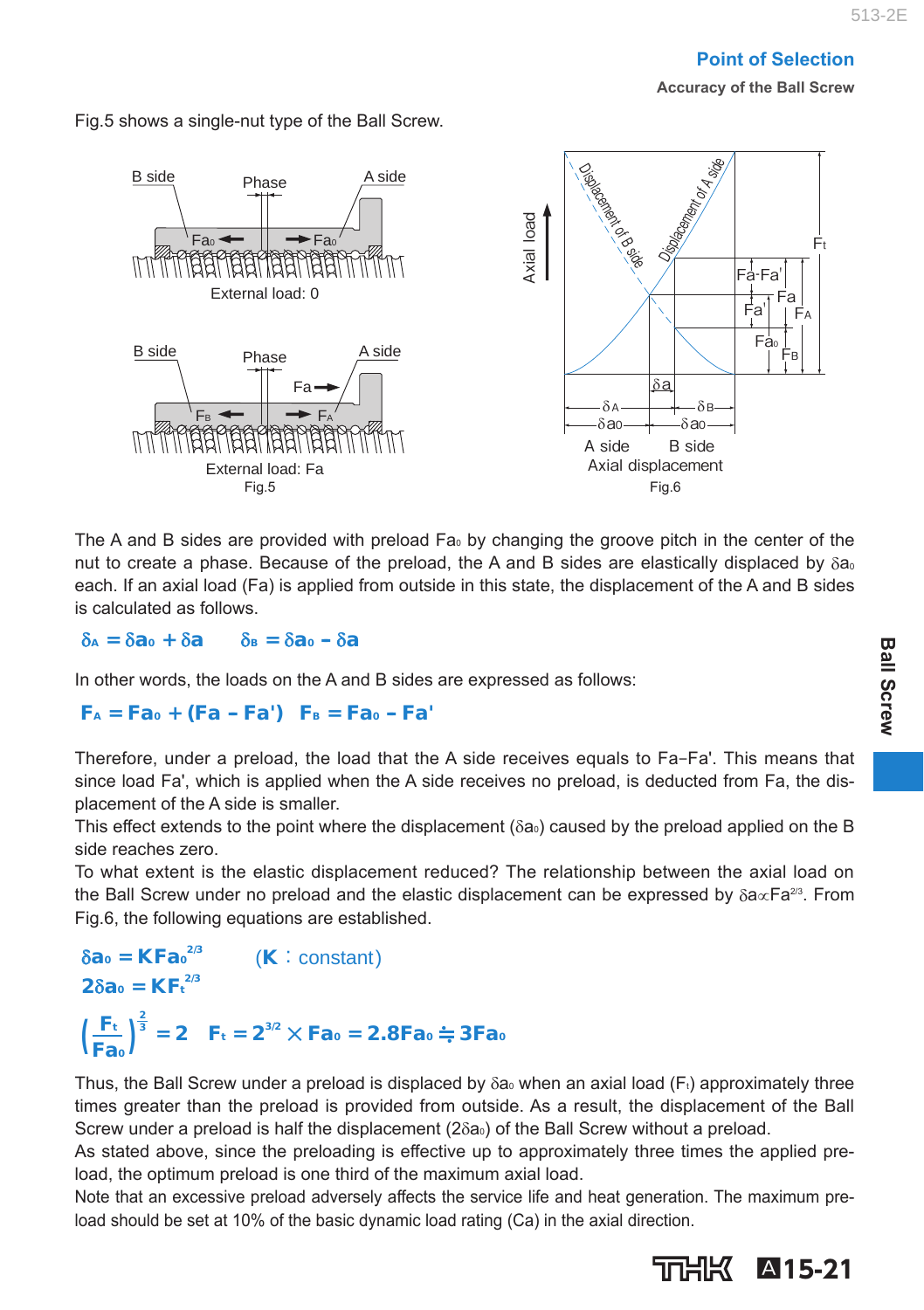#### [**Preload Torque**]

The preload torque of the Ball Screw is controlled in accordance with the JIS standard JIS B 1192 (ISO 3408).



Fig.7 Terms on Preload Torque

#### **Dynamic Preload Torque**

A torque required to continuously rotate the screw shaft of a Ball Screw under a given preload without an external load applied.

#### **Actual Torque**

 A dynamic preload torque measured with an actual Ball Screw.

#### **Torque Fluctuation**

Variation in a dynamic preload torque set at a target value. It can be positive or negative in relation to the reference torque.

#### **• Coefficient of Torque Fluctuation**

Ratio of torque fluctuation to the reference torque.

#### **Reference Torque**

A dynamic preload torque set as a target.

#### **Calculating the Reference Torque**

The reference torque of a Ball Screw provided with a preload is obtained in the following equation (4).

$$
T_{P} = 0.05 (tan \beta)^{-0.5} \frac{Fa_{0} \cdot Ph}{2\pi} \cdots (4)
$$

- T<sub>o</sub> : Reference torque (N•mm)  $\beta$  : Lead angle
- 
- $Fa_{0}$ : Applied preload  $(N)$
- Rh : Lead (mm)